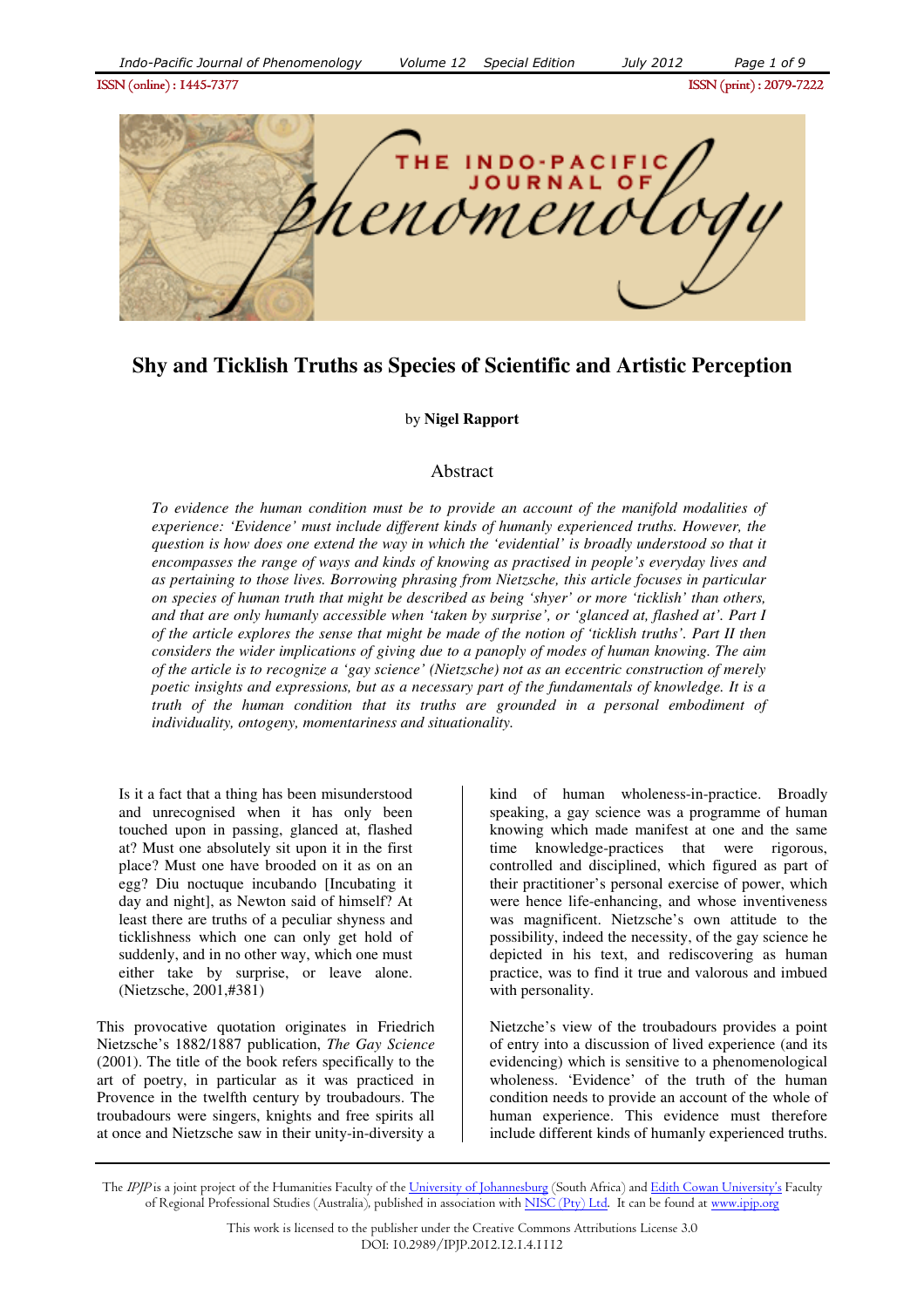This does not involve disparaging science, instead one wishes knowledge to abide by Popperian notions of the necessity of processes of observation and criticism (Popper, 1980). However, one would also extend the way in which the evidential is understood so that it can be taught to also include a range of ways and kinds of knowing as practiced in people's everyday lives and as pertaining to those lives.

The opening quotation is provocative because it anticipates certain truths as being 'shyer', and more 'ticklish' than others. These truths are only humanly accessible when "taken by surprise … got hold of suddenly … touched upon in passing … glanced at and flashed at" (Nietzsche, 2001, p. 381). I find that this quotation attests to the qualia of human existence, and in the first part of this article I explore this idea. Nietzsche's (2001) allusive remark is tantalizing; enticing but also elusive. The first part of the article looks at how I make sense of this remark. It asks: What kinds of things might be known to be true only when taken by surprise or flashed at? In Part II of the article I consider the quotation's possible wider implications for giving due to a panoply of modes of human knowing.

Part I and Part II are different in style. Part I might be considered an indulgence; it is personal, it follows its own pace, and it is not particular with regard to genre. I allow myself this indulgence because it flows from a close reading of Nietzsche and is premised on certain questions. I ask myself: Why does his remark entice? How do I delve deeply into its elusiveness? I enter into the conceit of thinking that in seeking to know the implications of his text I might engage in a writing that borrows from his sense of gaiety.

The weight of evidence that I find accruing from a close reading of Nietzsche's remark, the concerted ways in which 'shy' and 'ticklish' truths can be made part of (my) human experience, makes Part I a worthy counterweight to Part II. If this is the complexity of human knowledge-practices — the weightiness of what is shy and ticklish — then 'science' per se must be extended to incorporate this 'gaiety'. The objective of the article is that 'gay science' be appreciated not as a philosophical-historical curiosity or as an eccentric construction of merely poetic insights and expressions, but as a necessary part of the fundamentals of knowledge. 'Science' is understood also to incorporate individual, unique, 'artistic' perception.

#### **Part 1: Twelve truths of the moment**

There are twelve ways in which I can make sense of Nietzsche's remark. In the sections below I briefly outline each of these, and give each a name.

#### *1. The constant movement of the world and its contents*

It can be argued that truths can only be touched in passing because the world is in constant movement and I am moving with it. This brings to mind Heraclitus's image of the river that cannot be stopped; as well as Archimedes's idea that no worldly fulcrum by which the world itself can be levered is possible. The truth is therefore passing: I can appreciate the passing of reality but in such a way that I can never stand on a stable point of perception that is not itself in movement. Any embodied human insight must perforce be transitory.

Thus, I cannot know my daughter except as a constantly ageing individual and through my constantly ageing eyes. Yet she is also real at every moment. There is a truth about her nature at a moment that is only true of that moment and can only be appreciated at that moment. In addition, the nature of the father that gains access to that momentary truth is also momentary.

#### *2. The fullness of each moment*

I can also say that truths can only be touched in passing because the fullness of each moment is lost in the next moment. We are conscious in moments of moments but our memory of moments is distinct from and different to that momentary consciousness. This memory is different in nature. Each instant represents a little universe of sensations and ideas irrevocably forgotten in the next instant. For example, we do not recall pain or even pleasure with the intensity of the moment in which it was first experienced. Instead, we are ourselves carried along Heraclitus's river in a stream of consciousness.

Thus, although nothing might seem more obvious, tangible, and absolutely true than the present moment, that moment is wholly elusive to anything but itself. However fine the artistry of representing the momentary, be it the verbalization of Virginia Woolf or the musicalization of Ralph Vaughan Williams (cf. Kundera, 1990, p. 24), the process of recollecting the moment that has gone is distinct in nature from the immediate truth of that moment.

#### *3. The ontogenic nature of experience*

What we know to be true can also be incremental in nature. In other words, one truth enables another, laying the groundwork, acting as the teething-stone. It is because I know one thing that I grow to know another. However, this makes the character of each truth that is known a ticklish one; it is a truth that is true of a particular stage of life. The relation of one truth to consequent ones can be varied and diverse.

The *IPJP* is a joint project of the Humanities Faculty of the <u>University of Johannesburg</u> (South Africa) and <u>Edith Cowan University's</u> Faculty of Regional Professional Studies (Australia), published in association with <u>NISC (Pty) Ltd</u>. It can be found at <u>www.ipjp.org</u>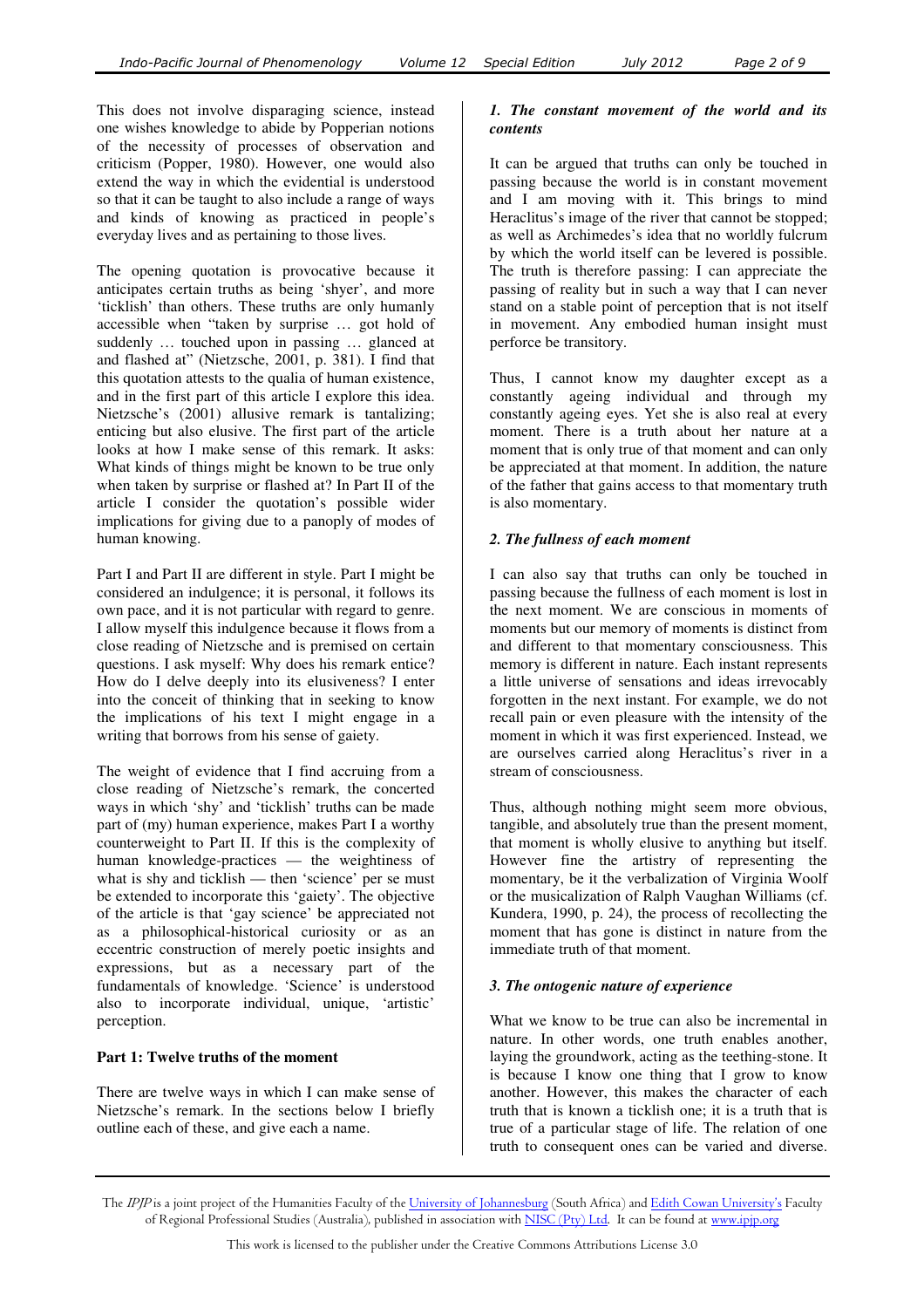For example, what I know of my body, its needs and capabilities and fulfilments at 25 years of age is contradicted by what I know at 50 years of age. What I appreciate of the world around me at age 25 is radically different to my appreciations at age 50; it is different because I have grown to be different and my engagements become different. Alternatively, as I become aware of cruelty or tyranny or sophistry at one stage of my life my sensitivity to it may grow and my appreciation may become more subtle and discriminating: I become a pedant on the subject of sophistry at age 50 because of my initiation at age 25.

"What we call basic truths are simply the ones we discover after all the others" writes Albert Camus in *The Fall* (1972, p. 84). Although this may be how we depict or justify it to ourselves, the process is actually more one of ontogenic development; that is, different truths are known as we grow through our lives. Stefan Zweig (1960, pp. 8-9) reflected that youth may have little time for mildness and skepticism, while freedom may seem self-evident until one experiences a time of war, unreason and brutality. However, the stability of words such as courage, responsibility and health would seem to belie our incremental understandings of the concepts they refer to as the truths of our lives age and change.

#### *4. The uniqueness of things*

If each moment of experience is discrete, and therefore distinct from that which precedes and follows it, then I can also recognize how everything in the world is itself only, and cannot be generalized and also should not be confused with any other thing. The truth of a thing-in-itself is therefore 'shy' or 'ticklish' inasmuch as it will not show itself in any other context but its own. I must embrace a thing and its truth as a unity or not at all, and I cannot relate it to anything else. As T. S. Eliot (1971) observed, "any vital truth is incapable of being applied to another case [for] the essential is unique (p. 8). According to Eliot (1971), the quality of vital essentiality renders this kind of truth difficult and neglected. It is useless for clerical docketing, for bureaucracy, and for all manner of cause-and-effect explanations. However, he also insisted that it is fundamental to human experience; it is even foundational of the human condition.

Eliot (1971) suggested that one consider the case of one's spouse's 'nerves' as a malady. This is an intensity of experience that has no logic, no nature but its own. One dwells in it, whether as a 'patient' or as a 'carer', as if in a life-time of its own: Its pain, its fullness. However, the fullness might equally be part of a moment of epiphany. A moment of recognizing one's individual power. A moment of loving another. A moment of coming face-to-face with a favourite

painting in an art gallery. A moment of burying a deceased loved one. In that moment, one enters into the truth of a thing that is wholly itself, a whole in itself, something that is suddenly there and then not there. One finds oneself cognizant of a thing that does not appear as a trace in anything else.

# *5. The mystery of things*

There are other things that one experiences whose shyness is such that you are barely cognizant of them at all except as an other or as a mystery. In this case, one's relationship, if one can call it that, is with an absence or a lack of comprehension. Consider, for instance, human individuality and its gratuitousness. It is impossible to translate one life into another, and it is impossible to be conscious in a life other than one's own. I am true in myself and as myself but no one else can know this truth and I can know no one else's truth. Kierkegaard (1941) concluded that "subjectivity is the truth" (p. 118). This pure, passionate, unique quality has an 'intransigence' (or ticklishness) not only in the face of the objectivity of external relations but also in the face of internal objectivity. Existence is a narrow, inward personal adventure in which human beings not only embody a truth that is no one else's and can be no one else's, but also are embodiments of such seeming infinite depth that consciousness has no external guarantee outside itself and no place to rest within itself. This evokes questions such as: Am I sane? Am I real? Am I I?

Nothing appears as obvious and immediate and full as self-consciousness, which is the consciousness of individual selfhood to itself, and yet no amount of brooding will make this truth anything but ticklish and shy. There is nothing to which consciousness can relate to assure itself of its own truth or of anything else it determines.

#### *6. The ambiguity of symbols*

Only living is like living, as Kierkegaard (1941) insisted, and this reality cannot be reduced to language or even to thought or sensation (because it is all of these at once, and more). The means, primarily words and other symbolic forms, by which we can enunciate conscious truths are insufficient to the reality of experience. In the same way, the systems of ideas, the sciences and humanistic schema, which we devise to assimilate experience actually transform it in their indirect and impersonal and abstract renderings.

Yet we spend life-times in the attempt to communicate our solitariness. There are sciences and arts, and the deliverances they have secured - the rational interventions and the aesthetic performances -

The IPJP is a joint project of the Humanities Faculty of the University of Johannesburg (South Africa) and Edith Cowan University's Faculty of Regional Professional Studies (Australia), published in association with NISC (Pty) Ltd. It can be found at www.ipjp.org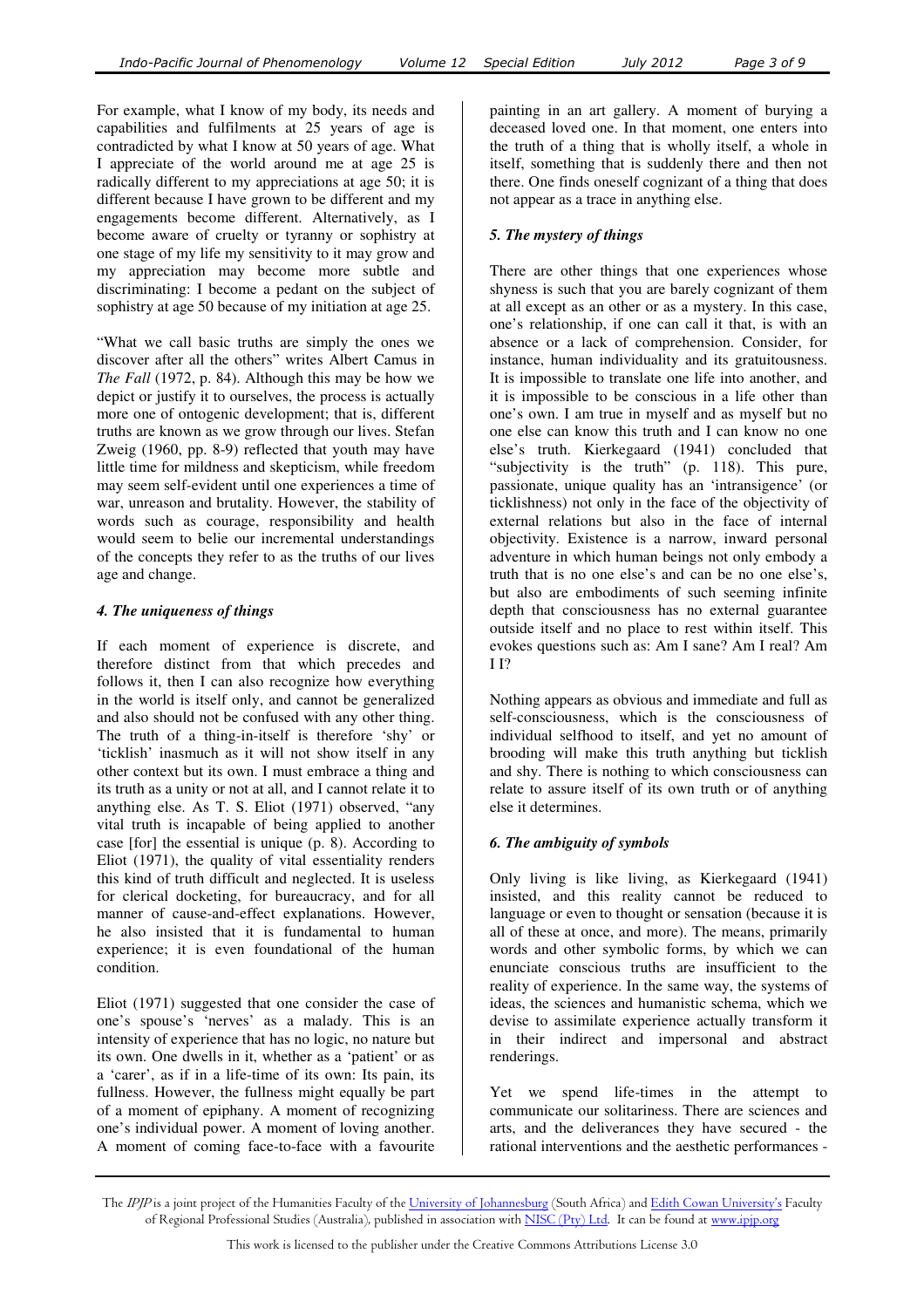through a translation in to and out from personal consciousness. Nietzsche (1968, p. 482) argued that "we set up a word at the point at which ignorance begins, at which we can see no further, e.g., the word 'I', the word 'do', the word 'suffer' - these are perhaps the horizon of our knowledge, but not 'truths'". However, from this horizon it is sometimes possible to 'glance' or 'flash' at the ticklish truths of human embodiment. The words, the symbolic renderings, do not speak directly or definitively to the human truths of individual embodiment and yet they can act as triggers or as vehicles of surprise. With critical and creative effort and with good will, as Karl Popper concluded (1997), truthful appreciations are often possible that are far-reaching, even if not perfect. Symbols can evoke or spark an insight in flashes.

### *7. The parochialism of habit*

It can also be said that truth can only be glanced at or touched upon in passing because we are commonly immersed in routines of common sense and habit, communalism, nepotism, pride and self-interest that obscure knowledge and its possible true accessing. Iris Murdoch (2001) asserts that to identify the human being as a rational and moral agent, or as a burrowing pinpoint of consciousness ever willing on principle to step back and look at life ironically, critically, and dispassionately, is to ignore the common-sensical background to our conscious lives which effects a cosy and convenient and myopic ground to everyday understanding. Truth is shy and we shy away from truth insofar as we dwell in habitual environments of parochial and self-serving convention, environments that are also the means through which we have learned to make do.

Even if we make an effort to be self-ironical, to inspect carefully the grounds of our everyday being, introspection is no simple tool. Through introspection we encounter the 'onion' of the self, the kaleidoscope, the manifold of identity, the versions and layers and moments of consciousness. Truth flashes at us across the ramparts of routine, habit, convention and selffulfilling expectations.

#### *8. The recourse to myopia*

The way in which an everyday, habitual consciousness can act as a buffer or a filter to the truth can occasion both a healthy self-defense and a xenophobic short-sightedness. C. P. Snow (1976) asks the question of how many others we can truly care for as we do ourselves. He argues that the number is very small and that one's own passing illness, for instance, figures more prominently than others' fatality. The question is thus whether this 'shyness' to truth is a necessary part of individual health and activity.

According to Primo Levi (1996) "[i]f we had to and were able to suffer the sufferings of everyone, we could not live" (p. 39). At best we extend our pity towards the single named victim - the Anne Frank or the John Uncas (Mohican) - while expending less emotion on the myriads and millions who remain in shadow.

We glance at the truth, such as the truth of others' suffering, only in passing because otherwise the enormity can be too great to bear. The 'camp dust', as Russian-liberal discourse came to describe the denizens of the Lager and Gulag, are also the 'dark people'. The truth can be too painful, too enormous, for an individual to concentrate on with any concerted or conscious effort. It is unbearable to health.

#### *9. The recourse to the banal*

The finality or enormity of any truth, including one's own, can be unbearable to dwell in and on as an everyday accompaniment. It is difficult to function under the constant shadow of death or suffering, or of awareness of atrocity, and the smallness and partiality of everyday awareness can be a necessary, defensive practice. One might say that a certain degree of blitheness, even blindness, with regards to tragedy and even to the contingency, finiteness and complexity of life is necessary to enable action and equanimity. A constant self-consciousness, a constant weighing of options or a constant awareness of different possible perspectives and points of view can make decisiveness, even decision, impossible.

In this vein, Charlotte Delbo (1995) described certain truths as 'useless'. For example, what use was her knowledge as a result of experiences in Auschwitz-Birkenau as a Communist member of the French Resistance, that hunger made human eyes sparkle while thirst dulled them; or that at night one hoped for life but come the morning one hoped for death. Delbo (1995) concluded that this kind of knowledge must be unrehearsed and unlearned if one wished to go on living. Such evil truth must be left alone beyond the Lager if one wished to maintain the capacity to proceed with a banal life, an equanimous round of experience and relations. There are incongruous contexts in human life and that which is true in one context or register, such as the tragic and atrocious, must be rendered 'shy' to others if nausea is not to seep between them in a debilitating, immobilizing fashion.

# *10. The ethics of partiality*

If to know the truth about something is, in a way, to become apprised of its nature or to know something of its entirety, then it is possible to define a sense in which it becomes immoral to know. In this way to

The *IPJP* is a joint project of the Humanities Faculty of the <u>University of Johannesburg</u> (South Africa) and <u>Edith Cowan University's</u> Faculty of Regional Professional Studies (Australia), published in association with <u>NISC (Pty) Ltd</u>. It can be found at <u>www.ipjp.org</u>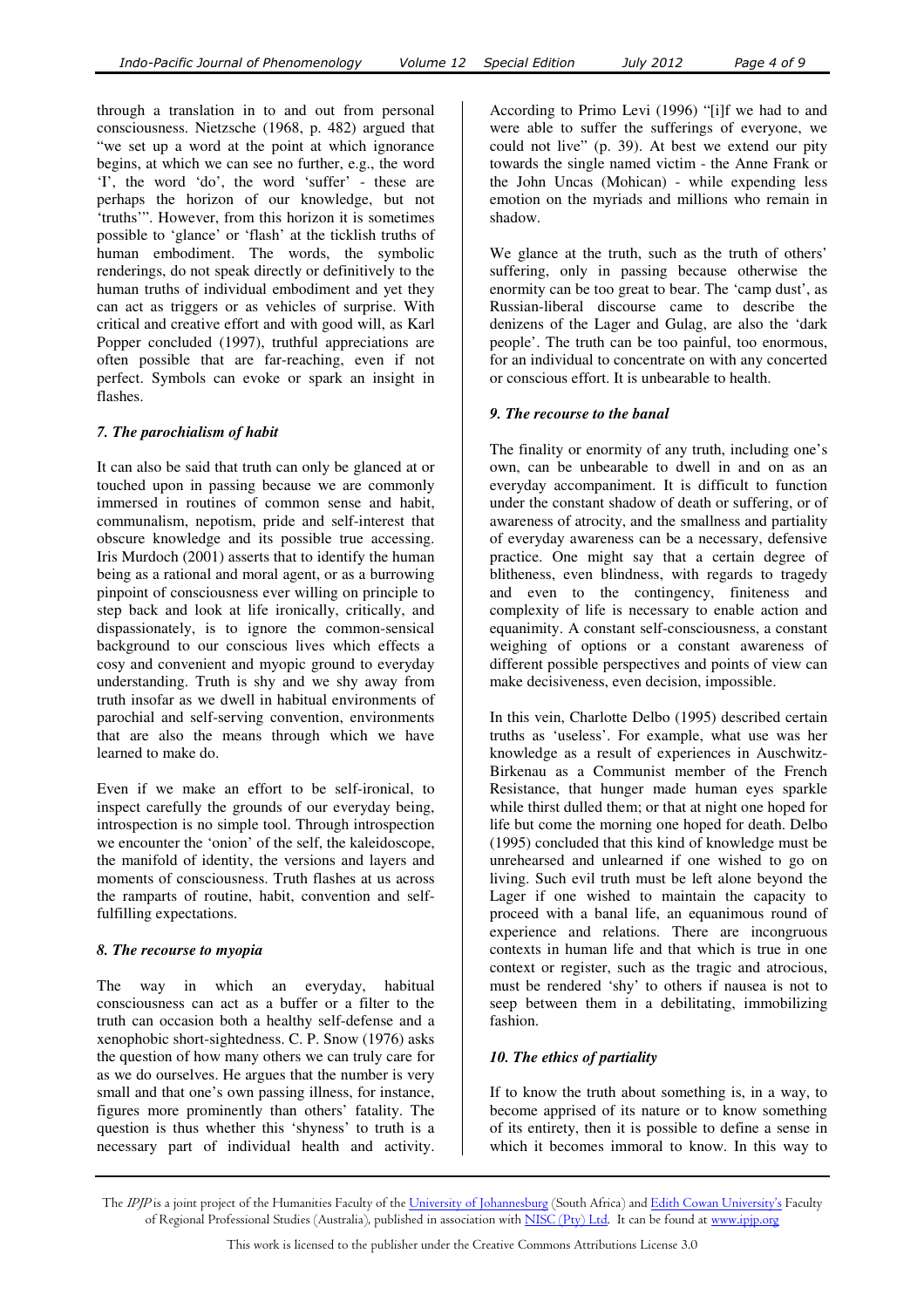know is to be morally compromised if 'knowing' includes 'understanding'; because one then 'understands' the wicked and unjust. This is a kind of human truth that is important to encompass but only in short measure or in passing.

In a way, a full understanding must necessarily entail a measure of condoning. For example, it is possible to use the fact that a perpetrator of child-abuse was also a victim as a mitigating factor. One could also say that the dictatorial tyrant of family, community or nation-state was prey to a clinical depression, to the brainwashing of a religious cult, or to a misguided paternalism. Primo Levi (1987) stated that understanding carries with it the risk of a kind of moral infection, since to understand is also to compass and hence to identify with the human actions involved. It might remain a civilised duty to know and reflect on what happened but words and deeds that are 'inhuman' or 'counterhuman' in their incivility, wholly without rationality or sympathy, must not be 'understood'. One takes such truths by surprise - takes oneself by surprise - so that they both speak to a commonly shared humanity and insight into the individual self while also positing a way of behaving that is irredeemable.

#### *11. The norm of personality*

Knowing as a kind of moral work can also be said to entail an enormous effort of attention since ordinarily one is caught up with one's own personal way of being. One can engineer congruence between self and world such that one's perceptive capacities are focused, trained on or aligned to a particular other, and the knowing of a particular truth can result. However, I imagine that this effort cannot be sustained for long because of the power necessary to achieve it. Things fly away from consciousness, from our focused attention and our capacity to engage, and our minds switch back to themselves. Leonard Woolf (1969) used the image of a force field around a person that acts as a magnetised reflection of the individual's ego. Everything and everyone that enters the force field of the self is given a meaning and value that is imbued with a "curious and strong quality or aura of me myself" (p. 143). To see truths beyond this egocentricity is to practise an attentiveness towards the other that escapes our own phenomenological gravity; sudden flashes of apperception that are difficult to sustain.

Thomas Hardy (2004) spoke of "moments of vision" (p. 6), a sudden and brief illumination whose seemingly magic intensity gave to the world a transparency, one that penetrated to the depths as if it were a dart. However, such insight is momentary, the truth a sudden flash, and soon one's efforts wane and vision returns to a cloudier norm.

#### *12. The complexity of reality*

There is perhaps a size to reality and a complexity and diversity that makes its holistic apprehension difficult if not impossible. We gain an appreciation of its truth only in a piecemeal fashion, we see only part at a time - we see reality 'in flashes'. Salman Rushdie (1991) worried that this inevitably made us "partial beings, in all the senses of that phrase" (p. 12), with perceptions that were always fractured and never whole. We know that we depend on the meanings that we make of our world - meanings that we are prepared to 'defend fiercely', 'even to the death' - but at the same time our meanings are inexorably a "shaky edifice [constructed] out of scraps [and] inadequate materials" (Rushdie, 1991, p. 12).

However, while our glimpsing of sections or fragments only of entire truths may mislead (as in the joke of the people who come upon an elephant for the first time and in the dark construe a variety of whole objects from their partial encounters), it need not be the case that what we know in flashes, as parts, is untrue merely because it is incomplete. The snapshot is not untrue; it may be a partial apprehension of the complex whole but such partiality can be a sufficient, even necessary, route to understanding, affording an initial and continuing orientation to the undefined tangle of the world. The glance at the truth offers a flash of insight that serves as a working hypothesis from which the true whole may eventually be deduced. The key lies in the relationship one holds to the glanced at truth, as an hypothesis always calling for being complexified.

#### **Part II: Two cultures**

Although the above list is not exhaustive it does raise the question of what it adds up to besides being a personal reaction to Nietzsche's writing. My contention is that although the list is polythetic and informed by a variety of aspects of the self, it indicates that truths of the human condition are significantly lodged in a personal embodiment of individuality, ontogeny, momentariness and positioning. Thus, one of the species of truths to which human beings have access is shy and ticklish and this deserves our appreciation, our respect and our subtle evidencing.

In his Rede Lecture of 1959 at Cambridge, entitled 'The two cultures and the scientific revolution,' C. P. Snow expounded the now famous thesis that a gulf in understanding and respect exists between scientists and literary intellectuals in the modern Western world. This breakdown in communication between the sciences and the humanities has resulted in two cultures existing side by side. However, the parallelism is not benign and could even prove fatal

The IPJP is a joint project of the Humanities Faculty of the University of Johannesburg (South Africa) and Edith Cowan University's Faculty of Regional Professional Studies (Australia), published in association with NISC (Pty) Ltd. It can be found at www.ipjp.org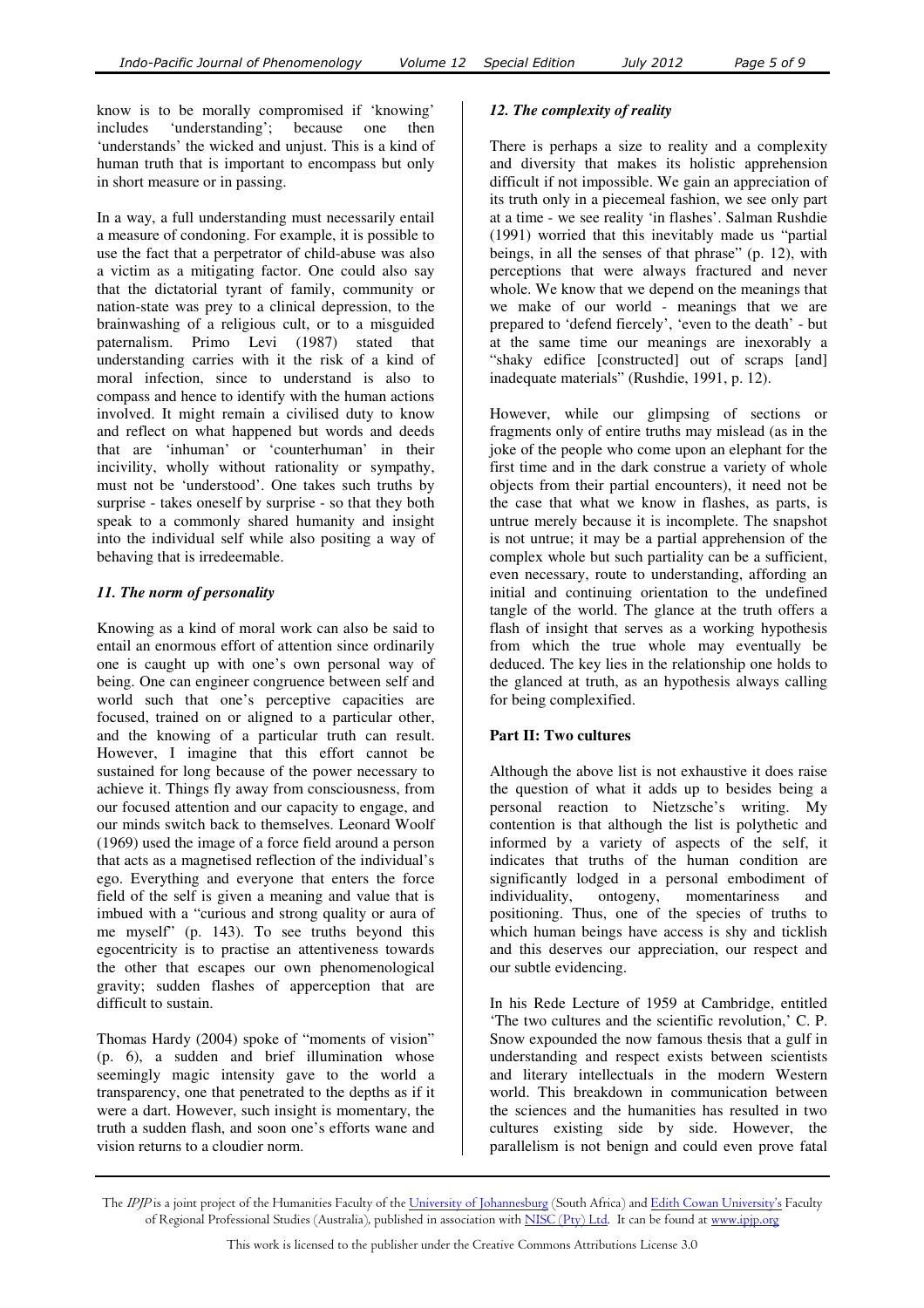for our world as it may result in a practical, intellectual and creative loss. The power of science is such that its magnanimous deployment could eradicate the divide between the world's rich and poor, between the disenfranchised and free, and improve the well-being of all. Remaining innocent of this potential is criminal; it is both a hindrance to solving the world's problems and conducive to the barbaric mis-use of science (a mis-use that culminated in Auschwitz). Snow (1959) ponders how many literary intellectuals could describe the Second Law of Thermodynamics, although this is the scientific equivalent of asking, 'Have you read a work of Shakespeare?' He concludes, "So the great edifice of modern physics goes up, and the majority of the cleverest people in the western world have about as much insight into it as their Neolithic ancestors would have had" (1959 p. 16).

Snow's (1959) argument is relevant here for three reasons. The first reason is related to Roger Kimball's (1994 p. 10) reflection on the resonance that exists between the divide Snow (1959) identified and that which today distinguishes a 'scientific' viewpoint in academic culture (characterized by an expectation that an observer can objectively make unbiased and non-culturally embedded observations about nature) from a social-scientific and 'constructivist' viewpoint (characterized by a view of the scientific method as embedded within language and culture, even to the point of necessitating an outright rejection of empiricism and the idea of factual truth). The second reason involves an acknowledgement of Snow's (1959) insight and pre-science. Snow (1959) underscored the transformative power of science and warned of its easy mis-use in the hands of the morally incompetent. Thus, the espousing of an 'innocent' quietude by literary intellectuals and the relativism and multiculturalism of social constructivism provides little censure or defence against the suicide bomber and terrorist.

The third reason for Snow's (1959) relevance is less benign as it concerns his utilitarian depiction of scientific praxis. Snow (1959, pp. 6-7) argues that the scientist is careful to differentiate between "the individual condition of man and his social condition". The former condition may continually be characterised by a kind of irredeemable, tragic loneliness. Thus, we live alone in our bodies (with the possible exception of triumphal moments of love and creativity) and we die alone. However, the social condition is not irredeemable because the general or average conditions of human life can alter and can be improved. The social condition should therefore be the scientist's concern - he should strive to ameliorate the average condition of humanity so that hunger, disease and ignorance might be increasingly overcome.

Snow (1959) has been criticised for this utilitarian distinction, particularly by F. R. Leavis (1972), who writes, "What is the 'social condition' that has nothing to do with the 'individual condition'? … Only in living individuals is life there' (p. 53). I believe that Snow's (1959) view is indicative of a continuing definition of 'scientific soundness' as entailing a level of generality and abstraction and enumeration that succeeds in replacing the individual with the social, the unique with the statistically significant. The following definition is characteristic: "The term *evidence-based practice* (EBP) or *empirically-supported treatment* (EST) refers to preferential use of mental and behavioral health interventions for which systematic empirical research has provided evidence of statistically significant effectiveness as treatments for specific problems' (Dickerson & Sharfstein, 2010, p. 382). In contrast, the concern of the present article, and of this special edition as a whole, is to point towards notions of evidencing human truths that are both 'empirical' and 'scientific' and yet do not necessarily narrowly concern averaging, replication and easy retrieval. These human truths are just as valuable as 'scientific' truths for facilitating health interventions as well as all manner of other purposes, including aesthetics.

Nietzsche represents a very significant protagonist in the context of this argument. Nietzsche, the famous debunker of authority – debunker of truths based merely on tradition, convention, hearsay, herd-like temerity and mimesis (his catchphrase "God is dead" also appears in *The Gay Science,* 2001, p. 125) - was both a respecter of scientific method and a purveyor of different species of evidential truth, including the pragmatic and the poetic. Nietzsche understands the term science to mean rigorous thinking. The scientific methodology thus includes cautious restraint, circumspection and scepticism concerning existing pieties, as well as a willingness to constantly experiment with alternative ways of being. Science is distinguished from lower forms of culture such as religion, which involve 'symbols and forms' and are enslaved to prior convictions and result in a debilitating descent into dogma. Science has the ability to illuminate our traditional human practices of symbolic construction (that is, constructing the worldas-idea) and "for moments at least [assist us in] lifting ourselves above the whole process" (Nietzsche, 1994 p. 15). A real supra-human world does exist and it is Nietzsche's (1994) prognosis that "the steady and arduous progress of science ... will ultimately celebrate its greatest triumph in an *ontogeny of thought*" (p. 24, emphasis in original). Thus, Nietzsche (1994) argues, although religion and the arts may be "a flower of civilization" they do not approach "*the root of the world* [or the] the true essence of the world and knowledge of it" (p. 33, emphasis in original). Science can lead to the

The IPJP is a joint project of the Humanities Faculty of the University of Johannesburg (South Africa) and Edith Cowan University's Faculty of Regional Professional Studies (Australia), published in association with NISC (Pty) Ltd. It can be found at www.ipjp.org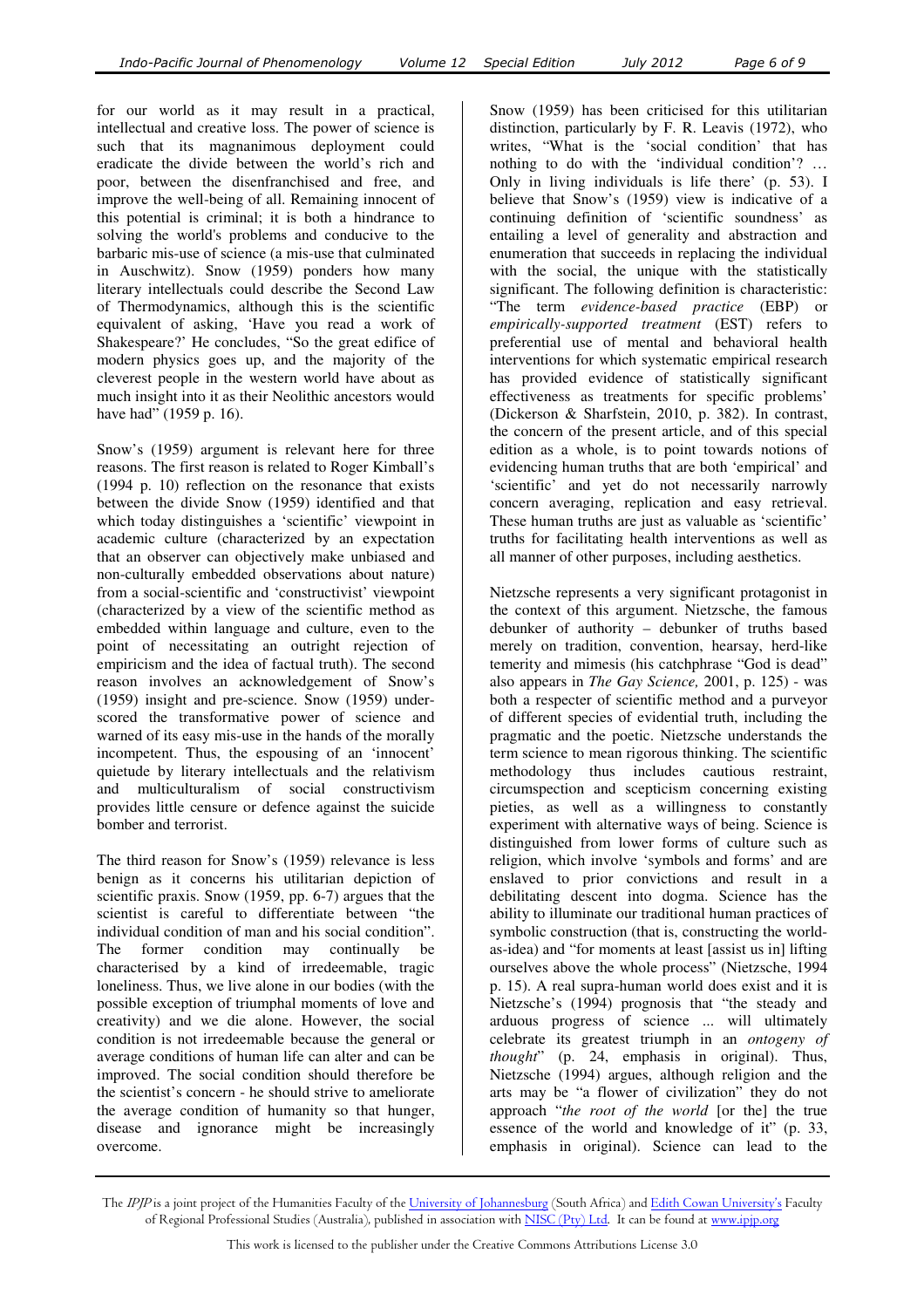acquisition of indisputable truths that outlast all sceptical storms and on the basis of which one may decide to found 'eternal' works.

However, it is at this point that Nietzsche (1994) introduces a principle that complexifies, if not contradicts, his previously stated position. While on the one hand it is true that scientific methodology can deliver us ineluctable truths, such as truths concerning "the dietetics of health" (p. 27), on the other hand "the entire scientific procedure has pursued the task of dissolving everything thing-like (material) into movements" (p. 27). Through language, humans invent entities and unities where none actually exist. Concepts such as identity, individuality, thinghood, cause and effect exist within linguistic traditions of concept and conviction. The very concept of 'number' is an invention whose (fictional) premise is that there are things that repeat themselves identically or similarly and which can therefore be counted. However, there are no 'things' and nothing is 'identical'. "To a world that is not our idea, the laws of number are completely inapplicable: they are valid only in the human world" (Nietzsche, 1994 p. 27). Thus, for 'moments at least' science lifts us above the process of symbolic constructionism to reveal the true nature of the world to be one of movement and flux.

According to Nietzsche the solution to this complexity lies in the notion of momentariness. Science lifts us momentarily above human worlds of symbol, concept and conviction to an appreciation of the essential and eternal that concerns motion and flux. It teaches us that all our language of thinghood and identity is metaphor, illusion and interpretation. It teaches us that there is only flux, forever. However, this truth is unpleasant and is conducive to debilitation and nihilism. Human beings need meaningfulness or else there is only nausea. Science also teaches us that some of our metaphors, illusions and interpretations can be more compensatory, comforting and empowering than others, and that we have the capability to make the world into an idea that fulfils us.

In other words, life is fluxional and meaningless and for moments we can know and accept this. However, we still are capable and needful of creating sublime illusions with which to tolerate reality's unpleasantness. An example of this is the 'truths' (the fictions) by which we live in terms of their being 'better' or 'worse' in their usefulness. Language is a creative and plastic medium and we therefore need to ask ourselves whether the discourse we use, with its particular concepts and relations ('individual', 'sickness', 'statistical significance'), assist us towards leading lives of empowerment and fulfilment instead of lives of enslavement and resentment.

'Science' is that which reminds us that all human culture is fictional, illusory. Nietzsche (2001) advises us against descending into the 'religious' trap of mistaking the humanly constructed for the truth. Instead, we need to repossess ourselves of language as a creative, compensatory tool (rather than being possessed by language) so that we can experiment creatively with ways of being that provide personal fulfilment. Nietzsche (2001) dubbed this our acting as "the poets of our life" (#299). Whether in the most mundane matter or the most consequential, human beings must seize the moment and be the individual artists of an original life. The individual might ask: "Does this suit as a truth for me? I shall try it'. [Here are] human beings who are new, unique, incomparable, who gives himself or herself laws, who creates himself or herself" (Nietzsche, 2001, #335).

In this argument it is possible to recognise the route between Nietzsche and existentialism ("Man defines himself by his project", Sartre, 1963, p. 150). However, the argument can also be used to facilitate what I take to be the issue of the subtilising of evidence concerning the human condition. Two things need to be considered. The first concerns the way in which the language and concepts of what we take to be scientific practice can have a constructive character of a particular moral kind. We can ask whether the enumeration and the statistical construction of a phenomenon contain the appropriate moral weight. We can ask whether it is sufficiently empowering, to always construe the world as if its truths replicated one another in this way. Thus, according to Nietzsche, once the historical individual, that temporary consciousness of flux, is made part of the picture the objective reality and moral quality of science are altered. This is in keeping with Iris Murdoch's (2001) statement that "love is knowledge of the individual" (pp. 25-7). Second, Nietzsche shows how the language and concepts that we take to be true are instrumental phenomena with practical consequences. This is summed up by W. I. Thomas's (Thomas & Thomas, 1928) aphorism: "If men define situations as real, they are real in their consequences" (pp. 571-572). Human beings inhabit their truths and all manner of outcomes and behaviours, from placebo-based healthiness to suicide bombing, are consequent upon the fictions that individuals make out to be factual (whether deemed to be independent of their will or not). Our human reflexivity makes us infinitely more complex creatures compared with that which lacks consciousness. To insist on perceiving the real in relation to the progressing life of the conscious individual can make a more empowering, fulfilling truth.

Where does this leave my argument? Iris Murdoch (2001) insists that there are not 'two cultures', the scientific and the literary, instead there is only one

The IPJP is a joint project of the Humanities Faculty of the University of Johannesburg (South Africa) and Edith Cowan University's Faculty of Regional Professional Studies (Australia), published in association with NISC (Pty) Ltd. It can be found at www.ipjp.org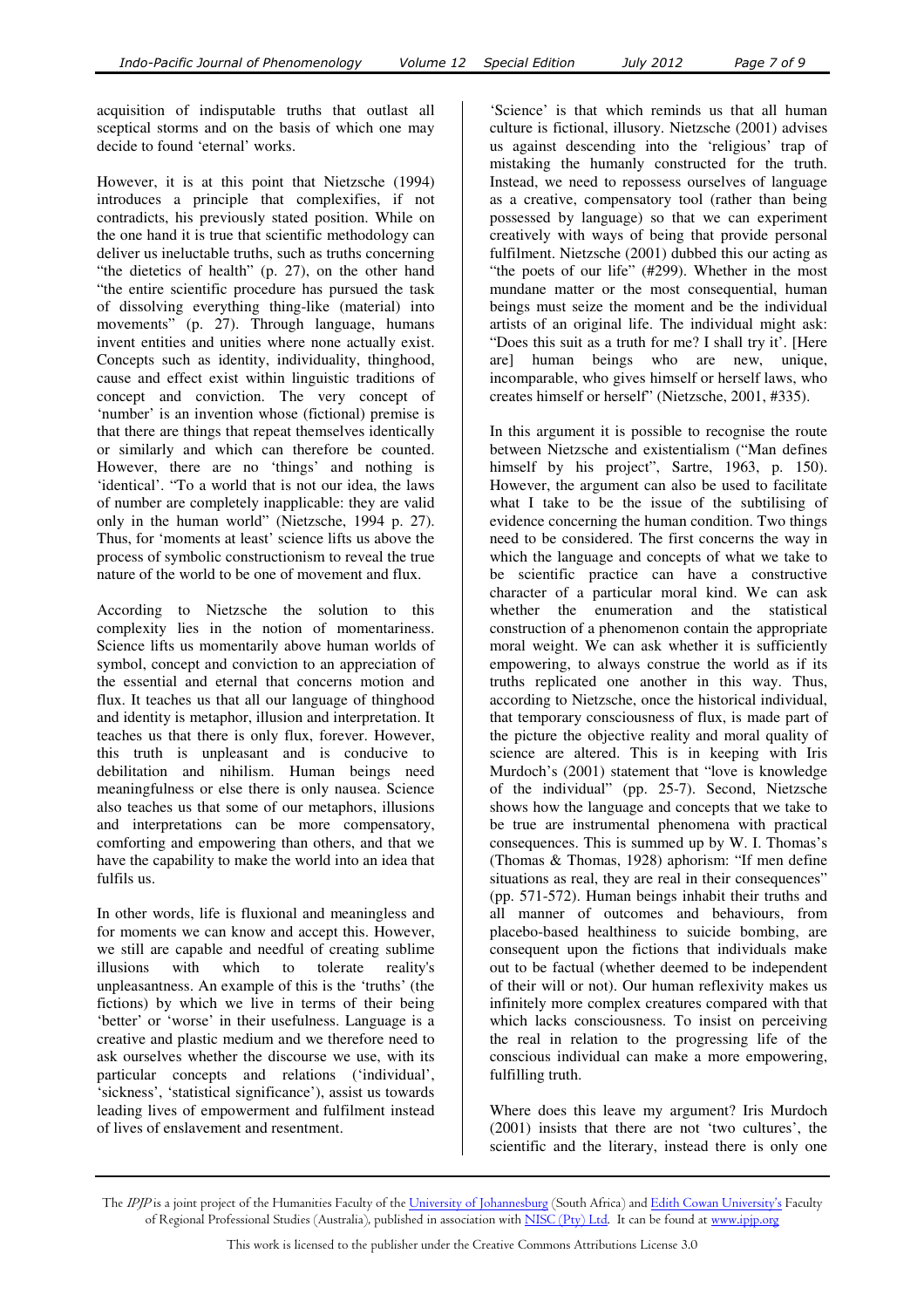human intellectual domain. Science is an interesting and important and potentially dangerous section but "the most essential and fundamental" (Murdoch, 2001, p. 33) is our apprising ourselves of how to understand concrete human situations, to assess and define live personalities. That is why "it is and always will be more important to know about Shakespeare than to know about any scientist" (Murdoch, 2001, p. 33). This need not be taken as Murdoch's tit-for-tat (literary-intellectual) riposte to Snow's (1959) comments. Rather it points to a vision of the narrowly 'scientific', the specifically enumerative, statistical and average, woven into a broader 'philosophical anthropology' (Sartre 1963). What is seen as true of the human condition centrally concerns the ontogeny of thought; that is, how we come to the consciousness that we have. The root of the world, its eternal essence, is that life is fluxional and meaningless. Our human capacity to inhabit a scientific consciousness, for moments at least, enables us to appreciate this eternal flux and essential meaninglessness. As humans we are also capable of creating sublime illusions by virtue of which we are able to tolerate reality's unpleasantness. We act as the poets of our lives and inhabit an artistic consciousness. These can be seen as two aspects of our human embodiment, our human nature (as against the two 'cultures'), we are thus capable of deploying both scientific and artistic truths in our lives. However, according to Nietzsche both these types of truth are mediated in vital ways by our bodies. Hence the importance of estimating "the dietetics of health" (Nietzsche, 1994, p. 27), or the body's optimal functioning.

In order to inaugurate the best of our humanity, Nietzsche wrote (1979 p. 101), "one must first convince the body … the right place [to begin] is the body, demeanour, diet, physiology". It is in this way that I would incorporate Nietzsche's (2001) insight concerning shy and ticklish truths, and make my own argument concerning the place of such truths in an attempt to do justice to the complexities of human experience in a social-scientific framework. The experience of shy and ticklish truths is an aspect of human consciousness. Such truths are polythetic, they lead to both scientific truths and poetic truths. While some shy and ticklish truthful perceptions pertain to the artistic construction of a life of meaning that is an individual's personal life-project (Rapport 2003) others pertain to scientific insights concerning the eternal nature of our fluxional universe.

What is required of a social science is an inquiry into the ontogeny of human thought that includes different species of perception. I believe that one possible species of perception involves a perception that touches upon reality in passing, that glances at it or flashes at it, and so comes upon truths, both scientific and artistic, that are shy and ticklish. To paraphrase Nietzsche one final time: The variegated nature of human consciousness is profound and in order to appreciate both how it partakes of the fluxional universe and how it construes fictional identities for itself is to marshal evidence that includes the 'flashy', the 'ticklish' and the 'shy'.

#### **Referencing Format**

Rapport, N. (2012). Shy and ticklish truths as species of scientific and artistic perception. *Indo-Pacific Journal of Phenomenology,* 12 (Special Edition, July: *Evidence-Based Approaches and Practises in Phenomenology*), 9 pp. doi: 10.2989/IPJP.2012.12.1.4.1112

#### **About the Author**



Nigel Rapport (MA (Cambridge), PhD (Manchester), FRSE) is Professor of Anthropological and Philosophical Studies at the University of St. Andrews, where he directs the Centre for Cosmopolitan Studies. He has also held the Canada Research Chair in Globalization, Citizenship and Justice at Concordia University of Montreal. His recent publications include *'I am Dynamite': An Alternative Anthropology of Power (*Routledge 2003); *Social and Cultural Anthropology: The Key Concepts* [2nd edition] (Routledge 2007); *Of Orderlies and Men: Hospital Porters Achieving Wellness at Work* (Carolina Academic Press 2008); and, as Editor, *Human Nature as Capacity: Transcending Discourse and Classification* (Berghahn 2010).

E-mail address: rapport@st-andrews.ac.uk

The IPJP is a joint project of the Humanities Faculty of the University of Johannesburg (South Africa) and Edith Cowan University's Faculty of Regional Professional Studies (Australia), published in association with NISC (Pty) Ltd. It can be found at www.ipjp.org